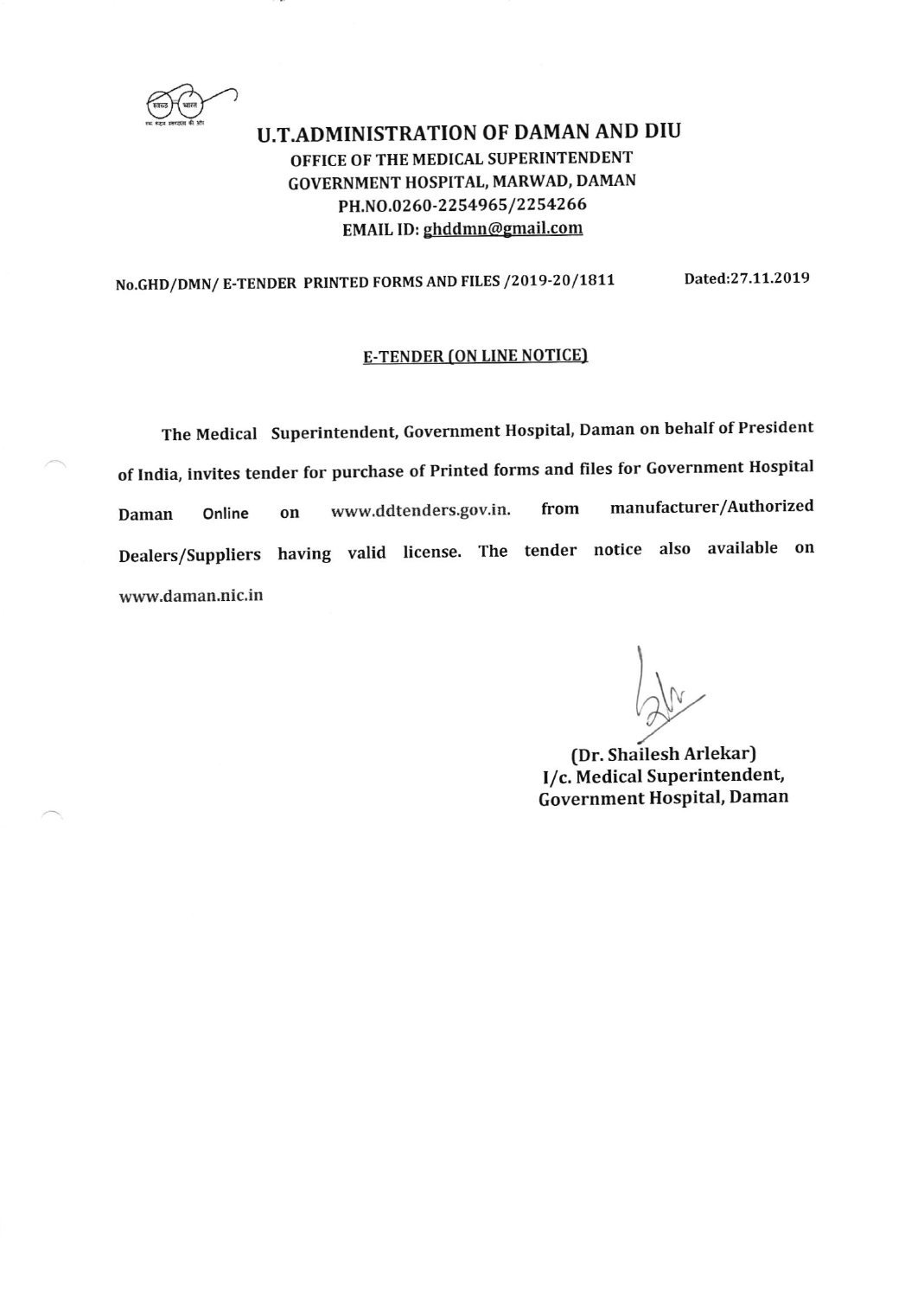### U.T.ADMINISTRATION OF DAMAN AND DIU OFFICE OF THE MEDICAL SUPERINTENDENT GOVERNMENT HOSPITAL, MARWAD, DAMAN PH.NO.0260-2254965/2254266 EMAIL ID: ghddmn@gmail.com

# No.GHD/DMN/ E-TENDER PRINTED FORMS AND FILES /2019-20/1811 Dated:27.11.2019

# E-TENDER (ON LINE) NOTICE

The Medical Superintendent, Govemment Hospital, Daman on behalf of president of India, invites tenders for following items through on -line on http: //ddtenders.gov.in from the manufacturer/Authorized Dealers/suppliers having valid License. The tender notice also available on www.daman.nic.in

| Sr.<br>No.                          | <b>Description Items</b>                                                | <b>Estimated</b> cost            | <b>EMD</b> (in the<br>form of FDR) | <b>Tender fees (Non</b><br>refundable) |  |  |
|-------------------------------------|-------------------------------------------------------------------------|----------------------------------|------------------------------------|----------------------------------------|--|--|
| 01                                  | Purchase of Printed forms<br>and files at Government<br>Hospital, Daman | Rs.6,50,000/-                    | Rs. 19,500/-                       | Rs.1000/-                              |  |  |
| Bid document downloading start date |                                                                         |                                  | 28.11.2019                         |                                        |  |  |
|                                     | Last date of submission of online tender document:                      | up to 18.12.2019 by 12.00 hours. |                                    |                                        |  |  |
| On line opening of Technical Bid    |                                                                         |                                  | 28.11.2019 at 15.00 hours.         |                                        |  |  |
| On line opening of Financial Bid    |                                                                         |                                  | After technical stage evaluation   |                                        |  |  |

Bidders have to submit price bid in Electronic format only on www.ddtenders.gov.in till the last date and time for submissi on. Price bid in physi cal formant shall not be accepted in any case.

for any postal delaY. Submission of tender fees in the form of DD, EMD in the form of FDR and other supporting submission of tender rees in the refinition of  $\epsilon$  is a perfect authority, copy of GST Registration documents i.e. copy of valid license from competent authority, copy of GST Registration and copy of PAN of income Tax etc, and terms and condition duly signed in hard copy as and copy of PAN of fictions and condition day signed in the copy<br>well as online to the undersigned by RPAD/Speed post/by hand on or before 18.12.2019 upto 12.00 hours, however, Tender Inviting authority shall not be responsible

The tender inviting authority reserves the right to accept or reject any or all the tenders to be received without assigning any reasons thereof.

Bidder shall have to post their queries on E-mail address: **ghddmn@gmail.com** on or before dated  $18.12.2019$  upto  $11.00$  hours.

In case bidder needs any clarification or if training required for participating in online tender, they can contact the following website.

www.ddtenders.gov.in

www.daman.nic.in

(Dr. Shailesh Arlekar) I/c. Medical Superintendent, Government Hospital, Daman